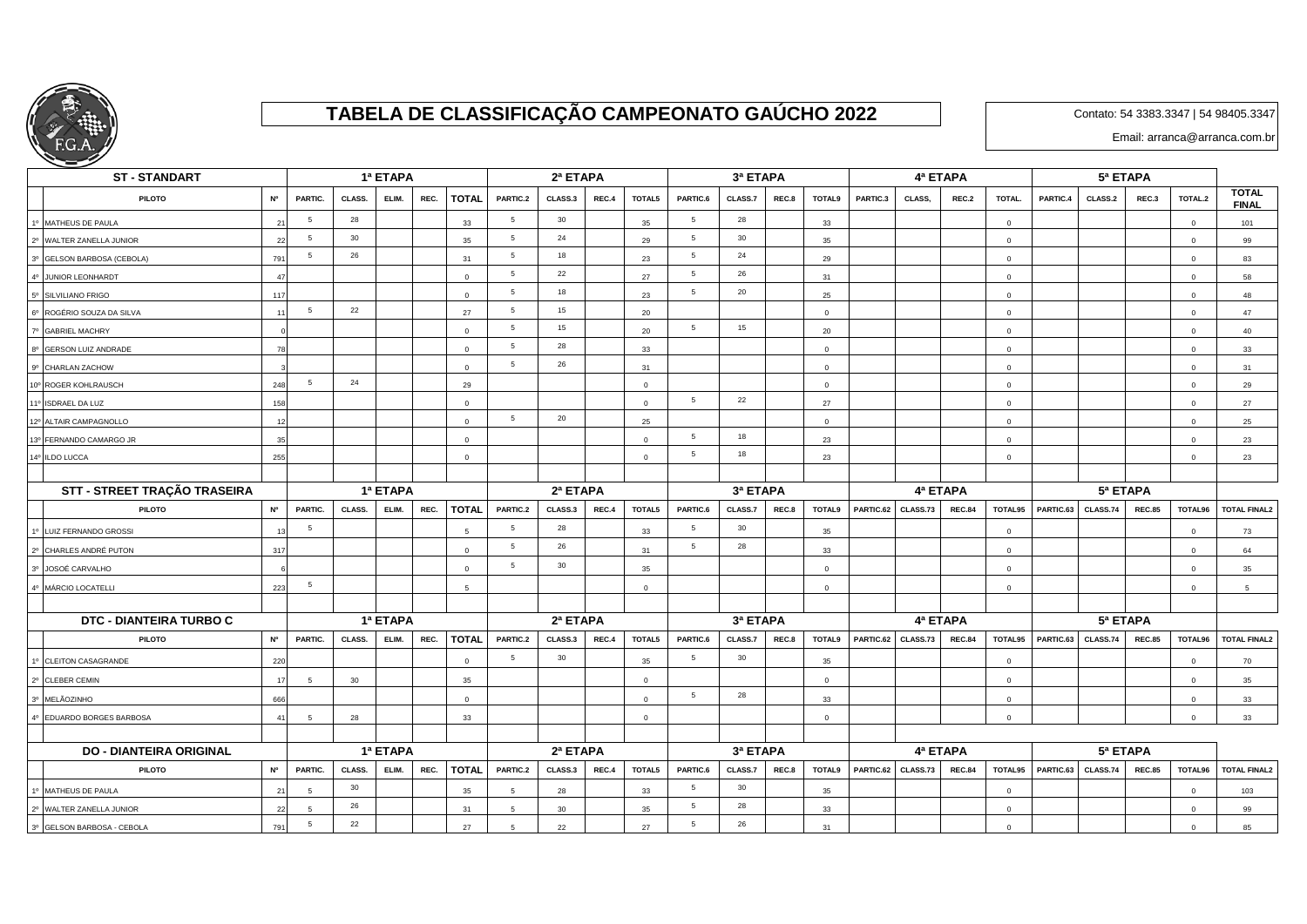| 4º JUNIOR LEONHARDT            | 47          |                 |        |          |      | $\Omega$       | 5               | 20              |       | 25              | -5              | 22       |                | 27            |           |          |               | $\Omega$                |           |                 |               | $\Omega$                | 52                  |  |
|--------------------------------|-------------|-----------------|--------|----------|------|----------------|-----------------|-----------------|-------|-----------------|-----------------|----------|----------------|---------------|-----------|----------|---------------|-------------------------|-----------|-----------------|---------------|-------------------------|---------------------|--|
| 5º ROGER KOHLRAUSCH            | 248         | -5              | 28     |          |      | 33             |                 |                 |       | $\mathbf{0}$    |                 |          |                | $\Omega$      |           |          |               | $\Omega$                |           |                 |               | $\Omega$                | 33                  |  |
| 6º GERSON LUIZ ANDRADE         | 78          |                 |        |          |      | $\circ$        | $5 -$           | 26              |       | 31              |                 |          |                | $\circ$       |           |          |               | $\Omega$                |           |                 |               | $\Omega$                | 31                  |  |
| 7º VINICIUS BERTA              | 94          | 5               | 24     |          |      | 29             |                 |                 |       | $\mathbf{0}$    |                 |          |                | $\mathbf{0}$  |           |          |               | $\overline{0}$          |           |                 |               | $\mathbf{0}$            | 29                  |  |
| 8º ALTAIR CAMPAGNOLLO          | 12          |                 |        |          |      | $\mathbf{0}$   | 5               | 24              |       | 29              |                 |          |                | $\mathbf{0}$  |           |          |               | $\mathbf 0$             |           |                 |               | $\mathbf 0$             | 29                  |  |
| 9º ISDRAEL DA LUZ              | 158         |                 |        |          |      | $\circ$        |                 |                 |       | $\Omega$        | 5               | 24       |                | 29            |           |          |               | $\Omega$                |           |                 |               | $\Omega$                | 29                  |  |
| 10° CHARLAN ZACHOW             |             |                 |        |          |      | $\mathsf 0$    | 5               | 18              |       | 23              |                 |          |                | $\mathbf 0$   |           |          |               | $\mathbf 0$             |           |                 |               | $\overline{0}$          | 23                  |  |
| 11º JOSEMAR SFREDDO            | 46          |                 |        |          |      | $\mathbf 0$    | $5\phantom{.0}$ | 18              |       | 23              |                 |          |                | $\Omega$      |           |          |               | $\mathbf 0$             |           |                 |               | $\mathbf 0$             | 23                  |  |
| 12º EDERSON MARTINELLI         | 78          |                 |        |          |      | $\mathsf 0$    | 5               | 15              |       | 20              |                 |          |                | $\mathbf{0}$  |           |          |               | $\overline{0}$          |           |                 |               | $\mathbf 0$             | 20                  |  |
|                                |             |                 |        |          |      |                |                 |                 |       |                 |                 |          |                |               |           |          |               |                         |           |                 |               |                         |                     |  |
| TO - TRASEIRA ORIGINAL         |             |                 |        | 1ª ETAPA |      |                |                 | 2ª ETAPA        |       |                 |                 | 3ª ETAPA |                |               |           | 4ª ETAPA |               |                         |           |                 |               |                         |                     |  |
| <b>PILOTO</b>                  | N°          | PARTIC.         | CLASS. | ELIM.    | REC. | <b>TOTAL</b>   | PARTIC.2        | CLASS.3         | REC.4 | TOTAL5          | PARTIC.6        | CLASS.7  | REC.8          | <b>TOTAL9</b> | PARTIC.62 | CLASS.73 | <b>REC.84</b> | TOTAL95                 | PARTIC.63 | CLASS.74        | <b>REC.85</b> | TOTAL96                 | <b>TOTAL FINAL2</b> |  |
| 1º MOISÉS BORTOLAN             |             | 5               | 30     |          |      | 35             | -5              | 30              |       | 35              |                 |          |                | $\Omega$      |           |          |               | $\mathbf{0}$            |           |                 |               | $\overline{0}$          | 70                  |  |
| 2º GIANI PANIZZI               | 7676        | 5               | 28     |          |      | 33             | -5              | 28              |       | 33              |                 |          |                | $\Omega$      |           |          |               | $\Omega$                |           |                 |               | $\mathbf 0$             | 66                  |  |
| 3º MAGNO JOSÉ MATTANA          |             |                 |        |          |      | $\mathbf{0}$   | $5 -$           | 26              |       | 31              | 5               | 30       |                | 35            |           |          |               | $\Omega$                |           |                 |               | $\Omega$                | 66                  |  |
| 4º LUIZ FERNANDO GROSSI        | 13          | 5               |        |          |      | 5              | $5\overline{5}$ | 22              |       | 27              | 5               | 28       |                | 33            |           |          |               | $\overline{0}$          |           |                 |               | $\overline{0}$          | 65                  |  |
| 5º MIGUEL BONAN                | 99          | 5               | 26     |          |      | 31             |                 |                 |       | $\mathbf 0$     | $5\overline{5}$ | 26       |                | 31            |           |          |               | $\overline{0}$          |           |                 |               | $\overline{\mathbf{0}}$ | 62                  |  |
| 6º JOSOÉ CARVALHO              |             |                 |        |          |      | $\overline{0}$ | $5\overline{5}$ | 24              |       | 29              |                 |          |                | $\mathbf{0}$  |           |          |               | $\overline{0}$          |           |                 |               | $\overline{0}$          | 29                  |  |
|                                |             |                 |        |          |      |                |                 |                 |       |                 |                 |          |                |               |           |          |               |                         |           |                 |               |                         |                     |  |
| <b>DTB - DIANTEIRA TURBO B</b> |             |                 |        | 1ª ETAPA |      |                |                 | 2ª ETAPA        |       |                 |                 | 3ª ETAPA |                |               |           | 4ª ETAPA |               |                         |           | 5ª ETAPA        |               |                         |                     |  |
| <b>PILOTO</b>                  | N°          | PARTIC.         | CLASS. | ELIM.    | REC. | <b>TOTAL</b>   | PARTIC.2        | CLASS.3         | REC.4 | TOTAL5          | PARTIC.6        | CLASS.7  | REC.8          | <b>TOTAL9</b> | PARTIC.62 | CLASS.73 | <b>REC.84</b> | TOTAL95                 | PARTIC.63 | <b>CLASS.74</b> | <b>REC.85</b> | TOTAL96                 | <b>TOTAL FINAL2</b> |  |
| 1º JEFERSON THOMÉ              | 736         | 5               | 26     |          |      | 31             | 5               | 30              |       | 35              | -5              | 30       |                | 35            |           |          |               | $\mathbf 0$             |           |                 |               | $\mathbf 0$             | 101                 |  |
| 2º CLEITON CASAGRANDE          | 220         |                 |        |          |      | $\overline{0}$ | $5\overline{)}$ | 24              |       | 29              | 5               | 26       |                | 31            |           |          |               | $\overline{0}$          |           |                 |               | $\overline{0}$          | 60                  |  |
| 3º ODIL NAZARI JUNIOR          | 68          |                 |        |          |      | $\mathsf 0$    |                 |                 |       | $\mathsf 0$     | 5               | 28       | $\overline{5}$ | 38            |           |          |               | $\overline{0}$          |           |                 |               | $\Omega$                | 38                  |  |
| 4º VANIEL MARIN                | 282         | 5               | 30     |          |      | 35             |                 |                 |       | $\mathbf{0}$    |                 |          |                | $\Omega$      |           |          |               | $\mathbf 0$             |           |                 |               | $\mathbf 0$             | 35                  |  |
| 5º JULIO SACHET                | 39          | 5               | 28     |          |      | 33             |                 |                 |       | $\Omega$        |                 |          |                | $\circ$       |           |          |               | $\Omega$                |           |                 |               | $\Omega$                | 33                  |  |
| 6º TIAGO BORTOLAN              | 18          |                 |        |          |      | $\circ$        | 5               | 28              |       | 33              |                 |          |                | $\mathbf{0}$  |           |          |               | $\overline{0}$          |           |                 |               | $\mathbf 0$             | 33                  |  |
| 7º FÁBIO RODRIGO MARTINS       | 14          |                 |        |          |      | $\mathsf 0$    | 5               | 26              |       | 31              |                 |          |                | $\mathbf 0$   |           |          |               | $\overline{0}$          |           |                 |               | $\mathbf 0$             | 31                  |  |
| 8º EDUARDO BORGES BARBOSA      | 41          | $5\overline{5}$ | 24     |          |      | 29             |                 |                 |       | $\mathbf 0$     |                 |          |                | $\mathbf 0$   |           |          |               | $\overline{\mathbf{0}}$ |           |                 |               | $\overline{\mathbf{0}}$ | 29                  |  |
| 9º MELÃOZINHO                  | 666         |                 |        |          |      | $\Omega$       |                 |                 |       | $\mathbf 0$     | 5               | 24       |                | 29            |           |          |               | $\mathbf 0$             |           |                 |               | $\mathbf 0$             | 29                  |  |
| 10° MARCOS AULLER              | 45          |                 |        |          |      | $\mathsf 0$    | $5\overline{5}$ | 22              |       | 27              |                 |          |                | $\mathbf{0}$  |           |          |               | $\Omega$                |           |                 |               | $\Omega$                | 27                  |  |
| 11º EDUARDO ALVES              | 16          | 5               |        |          |      | 5              |                 |                 |       | $\circ$         |                 |          |                | $\mathbf{0}$  |           |          |               | $\mathbf 0$             |           |                 |               | $\mathbf 0$             | 5                   |  |
|                                |             |                 |        |          |      |                |                 |                 |       |                 |                 |          |                |               |           |          |               |                         |           |                 |               |                         |                     |  |
| <b>TTA - TRASEIRA TURBO A</b>  |             |                 |        | 1ª ETAPA |      |                |                 | 2ª ETAPA        |       |                 |                 | 3ª ETAPA |                |               |           | 4ª ETAPA |               |                         |           | 5ª ETAPA        |               |                         |                     |  |
| <b>PILOTO</b>                  | <b>N°</b>   | PARTIC.         | CLASS. | ELIM.    | REC. | <b>TOTAL</b>   | PARTIC.2        | CLASS.3         | REC.4 | TOTAL5          | PARTIC.6        | CLASS.7  | REC.8          | TOTAL9        | PARTIC.62 | CLASS.73 | <b>REC.84</b> | TOTAL95                 | PARTIC.63 | CLASS.74        | <b>REC.85</b> | TOTAL96                 | <b>TOTAL FINAL2</b> |  |
| 1º JOÃO SETTIN                 | 737         | 5               | 30     |          |      | 35             |                 |                 |       | $\Omega$        |                 |          |                | $\Omega$      |           |          |               | $\Omega$                |           |                 |               | $\Omega$                | 35                  |  |
| 2º DOUGLAS FONTANA             | 12          |                 |        |          |      | $\mathbf{0}$   | $5\overline{5}$ |                 |       | $5\overline{5}$ |                 |          |                | $\Omega$      |           |          |               | $\overline{0}$          |           |                 |               | $\mathbf 0$             | $5\overline{5}$     |  |
|                                |             |                 |        |          |      |                |                 |                 |       |                 |                 |          |                |               |           |          |               |                         |           |                 |               |                         |                     |  |
| <b>TS - TRASEIRA SUPER</b>     |             |                 |        | 1ª ETAPA |      |                |                 | 2ª ETAPA        |       |                 |                 | 3ª ETAPA |                |               |           | 4ª ETAPA |               |                         |           | 5ª ETAPA        |               |                         |                     |  |
| <b>PILOTO</b>                  | $\mathbf N$ | PARTIC.         | CLASS. | ELIM.    | REC. | <b>TOTAL</b>   | PARTIC.2        | CLASS.3         | REC.4 | TOTAL5          | PARTIC.6        | CLASS.7  | REC.8          | TOTAL9        | PARTIC.62 | CLASS.73 | <b>REC.84</b> | TOTAL95                 | PARTIC.63 | CLASS.74        | <b>REC.85</b> | TOTAL96                 | <b>TOTAL FINAL2</b> |  |
| 1º MIGUEL BONAN                |             | 5               | 28     |          |      | 33             | $5\overline{5}$ | 24              |       | 29              | 5               | 28       |                | 33            |           |          |               | $\overline{0}$          |           |                 |               | $\mathbf 0$             | 95                  |  |
| 2º MOISÉS BORTOLAN             | 17          | 5               | 30     |          |      | 35             | $5^{\circ}$     | 30 <sup>°</sup> |       | 35              |                 |          |                | $\Omega$      |           |          |               | $\Omega$                |           |                 |               | $\mathbf 0$             | 70                  |  |
| 3º MAGNO JOSÉ MATTANA          |             |                 |        |          |      | $\mathsf 0$    | 5               | 26              |       | 31              | 5               | 30       |                | 35            |           |          |               | $\mathbf 0$             |           |                 |               | $\mathbf 0$             | 66                  |  |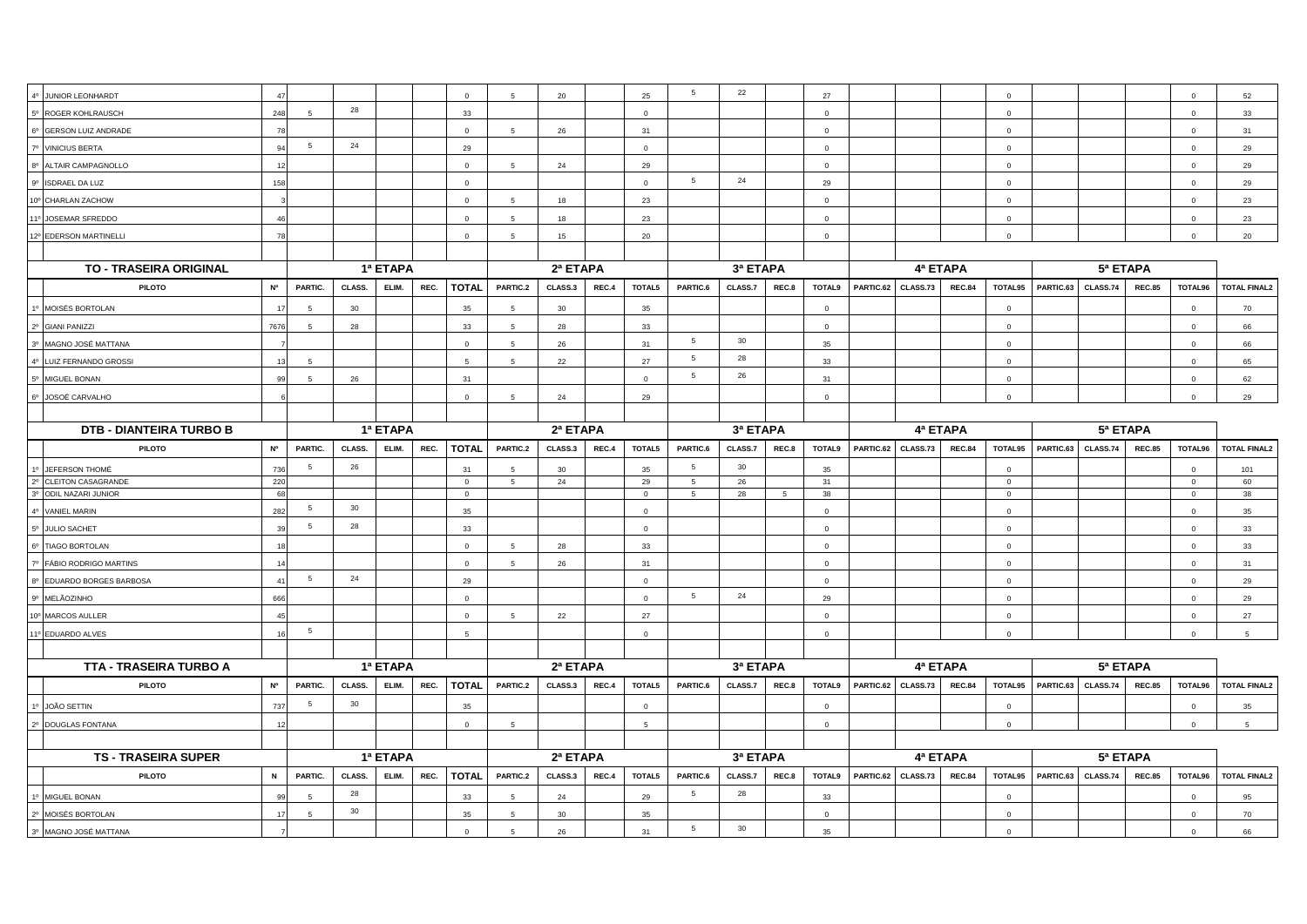| 3 <sup>o</sup>  | <b>GIANI PANIZZI</b>                    | 7676                                     |                 | 26       |          |              | 31             | 5               | 28         |        | 33             |                 |          |        | $\Omega$       |           |               |               |                |                                      |          |               |                | 64                  |
|-----------------|-----------------------------------------|------------------------------------------|-----------------|----------|----------|--------------|----------------|-----------------|------------|--------|----------------|-----------------|----------|--------|----------------|-----------|---------------|---------------|----------------|--------------------------------------|----------|---------------|----------------|---------------------|
|                 |                                         |                                          |                 |          |          |              |                |                 |            |        |                |                 |          |        |                |           |               |               |                |                                      |          |               |                |                     |
|                 | <b>DS - DIANTEIRA SUPER</b>             |                                          |                 |          | 1ª ETAPA |              |                | 2ª ETAPA        |            |        |                |                 | 3ª ETAPA |        |                |           | 4ª ETAPA      |               |                |                                      |          | 5ª ETAPA      |                |                     |
|                 | <b>PILOTO</b>                           | N°                                       | PARTIC.         | CLASS.   | ELIM.    | REC.         | <b>TOTAL</b>   | PARTIC.2        | CLASS.3    | REC.4  | TOTAL5         | PARTIC.6        | CLASS.7  | REC.8  | TOTAL9         | PARTIC.62 | CLASS.73      | <b>REC.84</b> | TOTAL95        | PARTIC.63                            | CLASS.74 | <b>REC.85</b> | TOTAL96        | <b>TOTAL FINAL2</b> |
|                 | <b>EVANIR FORTUNATO</b>                 | 747                                      | 5               | 30       |          |              | 35             | 5               | $30\,$     |        | 35             | 5               | 30       |        | 35             |           |               |               | $\overline{0}$ |                                      |          |               | $\Omega$       | 105                 |
|                 | RINALDO SOUZA                           | 1009                                     | 5               | 26       |          |              | 31             | -5              | 24         |        | 29             | 5               | 26       |        | 31             |           |               |               | $\Omega$       |                                      |          |               | $\Omega$       | 91                  |
|                 | 3º CRISTIANO FRANZONI                   |                                          |                 |          |          |              | $\overline{0}$ | 5               | 28         |        | 33             | 5               | 28       |        | 33             |           |               |               | $\Omega$       |                                      |          |               | $\mathbf 0$    | 66                  |
| $4^{\circ}$     | JOCELITO BONAMIGO                       | $\blacktriangleleft$                     | $5\overline{5}$ | 28       |          |              | 33             | 5               | 26         |        | 31             |                 |          |        | $\Omega$       |           |               |               | $\Omega$       |                                      |          |               | $\circ$        | 64                  |
|                 | 5º VINICIUS BERTA                       | $\alpha$                                 | $5\overline{5}$ | 24       |          |              | 29             |                 |            |        | $\mathbf 0$    |                 |          |        | $\mathbf{0}$   |           |               |               | $\mathbf 0$    |                                      |          |               | $\circ$        | 29                  |
| 6 <sup>o</sup>  | EDERSON MARTINELLI                      | 78                                       |                 |          |          |              | $\Omega$       | 5               | 22         |        | 27             |                 |          |        | $\Omega$       |           |               |               |                |                                      |          |               | $\Omega$       | 27                  |
|                 |                                         |                                          |                 |          |          |              |                |                 |            |        |                |                 |          |        |                |           |               |               |                |                                      |          |               |                |                     |
|                 | <b>DTA - DIANTEIRA TURBO A</b>          |                                          |                 |          | 1ª ETAPA |              |                |                 | 2ª ETAPA   |        |                |                 | 3ª ETAPA |        |                |           | 4ª ETAPA      |               |                |                                      |          | 5ª ETAPA      |                |                     |
|                 | PILOTO                                  | N°                                       | PARTIC.         | CLASS.   | ELIM.    | REC.         | <b>TOTAL</b>   | PARTIC.2        | CLASS.3    | REC.4  | TOTAL5         | PARTIC.6        | CLASS.7  | REC.8  | TOTAL9         | PARTIC.62 | CLASS.73      | <b>REC.84</b> | TOTAL95        | PARTIC.63                            | CLASS.74 | <b>REC.85</b> | TOTAL96        | <b>TOTAL FINAL2</b> |
|                 | <b>BRUNO JARDIM</b>                     |                                          | 5               | 30       |          |              | 35             | 5               | 30         |        | 35             |                 |          |        | $\overline{0}$ |           |               |               | $\overline{0}$ |                                      |          |               | $\overline{0}$ | 70                  |
|                 | JEFERSON LOSKER                         | 28                                       | 5               | 26       |          |              | 31             | 5               | 28         |        | 33             |                 |          |        | $\mathbf 0$    |           |               |               | $\mathbf{0}$   |                                      |          |               | $\circ$        | 64                  |
|                 | DIEGO SEVERO GODOY                      | 987                                      |                 |          |          |              | $\overline{0}$ |                 |            |        | $\mathbf{0}$   | $5\overline{5}$ | 30       |        | 35             |           |               |               | $\Omega$       |                                      |          |               | $\Omega$       | 35                  |
| $4^{\circ}$     | RICARDO COZZATTI                        | 222                                      |                 |          |          |              | $\mathbf{0}$   | $5^{\circ}$     |            |        | 5              | 5               | 24       |        | 29             |           |               |               | $\Omega$       |                                      |          |               | $\Omega$       | 34                  |
|                 | ROBELIOS TRAMONTINI                     | 911                                      | 5               | 28       |          |              | 33             |                 |            |        | $\circ$        |                 |          |        | $\mathbf 0$    |           |               |               | $\circ$        |                                      |          |               | $\circ$        | 33                  |
|                 | RODRIGO TRINDADE                        | 320                                      |                 |          |          |              | $\Omega$       |                 |            |        | $\Omega$       | $5\overline{5}$ | 28       |        | 33             |           |               |               |                |                                      |          |               | $\Omega$       | 33                  |
|                 | MARCOS AULLER                           | 45                                       |                 |          |          |              | $\mathbf{0}$   | $5\phantom{.0}$ | 26         |        | 31             |                 |          |        | $\mathsf 0$    |           |               |               | $\mathbf{0}$   |                                      |          |               | $\overline{0}$ | 31                  |
|                 | RODRIGO NOVELO                          | 26                                       |                 |          |          |              | $\mathbf 0$    |                 |            |        | $\overline{0}$ | -5              | 26       |        | 31             |           |               |               | $\Omega$       |                                      |          |               | $\circ$        | 31                  |
|                 |                                         |                                          |                 |          |          |              |                |                 |            |        |                |                 |          |        |                |           |               |               |                |                                      |          |               |                |                     |
|                 | <b>STL - STANDART LIGHT</b><br>1ª ETAPA |                                          |                 |          |          |              |                |                 | 2ª ETAPA   |        |                |                 | 3ª ETAPA |        |                |           | 4ª ETAPA      |               |                |                                      |          | 5ª ETAPA      |                |                     |
|                 | <b>PILOTO</b>                           | <b>N°</b>                                | PARTIC.         | CLASS.   | ELIM.    | REC.         | <b>TOTAL</b>   | PARTIC.2        | CLASS.3    | REC.4  | TOTAL5         | PARTIC.6        | CLASS.7  | REC.8  | TOTAL9         | PARTIC.62 | CLASS.73      | <b>REC.84</b> | TOTAL95        | PARTIC.63                            | CLASS.74 | <b>REC.85</b> | TOTAL96        | <b>TOTAL FINAL2</b> |
|                 | 1º ILDO LUCCA                           | 255                                      | $5\overline{5}$ | 30       |          |              | 35             | 5               | ${\bf 28}$ |        | 33             | $5\overline{5}$ | 24       |        | 29             |           |               |               | $\overline{0}$ |                                      |          |               | $\overline{0}$ | 97                  |
|                 | ROGÉRIO SOIZA DA SILVA                  | $\overline{1}$                           | 5               | 28       |          |              | 33             | $5\overline{5}$ | 26         |        | 31             | $5\overline{5}$ | 22       |        | 27             |           |               |               | $\Omega$       |                                      |          |               | $\overline{0}$ | 91                  |
| 3 <sup>0</sup>  | SILVILIANO FRIGO                        | 117                                      |                 |          |          |              | $\overline{0}$ | 5               | 30         |        | 35             | $5\overline{5}$ | 30       |        | 35             |           |               |               | $\Omega$       |                                      |          |               | $\Omega$       | 70                  |
|                 | <b>GABRIEL MACHRY</b>                   |                                          |                 |          |          |              | $\mathbf 0$    | 5               | 24         |        | 29             | $5\overline{5}$ | 26       |        | 31             |           |               |               | $\mathbf{0}$   |                                      |          |               | $\circ$        | 60                  |
| $5^{\circ}$     | FERNANDO CAMARGO JR                     | 35                                       |                 |          |          |              | $\overline{0}$ |                 |            |        | $\mathbf 0$    | $5\phantom{.0}$ | 28       |        | 33             |           |               |               | $\Omega$       |                                      |          |               | $\mathbf 0$    | 33                  |
|                 |                                         |                                          |                 |          |          |              |                |                 |            |        |                |                 |          |        |                |           |               |               |                |                                      |          |               |                |                     |
|                 | XTM - EXTREME 10.5                      | 1ª ETAPA                                 |                 |          |          |              |                |                 | 2ª ETAPA   |        |                |                 | 3ª ETAPA |        |                |           | 4ª ETAPA      |               |                |                                      |          | 5ª ETAPA      |                |                     |
|                 | PILOTO                                  | <b>N°</b>                                | PARTIC.         | CLASS.   | ELIM.    | REC.         | <b>TOTAL</b>   | PARTIC.2        | CLASS.3    | REC.4  | TOTAL5         | PARTIC.6        | CLASS.7  | REC.8  | TOTAL9         | PARTIC.62 | CLASS.73      | <b>REC.84</b> | TOTAL95        | PARTIC.63                            | CLASS.74 | <b>REC.85</b> | TOTAL96        | <b>TOTAL FINAL2</b> |
| 40 <sup>2</sup> | <b>DOUGLAS FONTANA</b>                  | 12                                       |                 |          |          |              | $\mathbf 0$    | 5               |            |        | 5              |                 |          |        | $\mathbf 0$    |           |               |               | $\Omega$       |                                      |          |               | $\circ$        | -5                  |
|                 |                                         |                                          |                 |          |          |              |                |                 |            |        |                |                 |          |        |                |           |               |               |                |                                      |          |               |                |                     |
|                 | <b>PM - PRO MOD</b>                     |                                          |                 | 1ª ETAPA |          |              |                |                 | 2ª ETAPA   |        |                |                 | 3ª ETAPA |        |                |           | 4ª ETAPA      |               |                |                                      |          | 5ª ETAPA      |                |                     |
|                 | PILOTO                                  | N°<br>PARTIC.<br>CLASS.<br>ELIM.<br>REC. |                 |          |          | <b>TOTAL</b> | PARTIC.2       | CLASS.3         | REC.4      | TOTAL5 | PARTIC.6       | CLASS.7         | REC.8    | TOTAL9 | PARTIC.62      | CLASS.73  | <b>REC.84</b> | TOTAL95       | PARTIC.63      | CLASS.74<br><b>REC.85</b><br>TOTAL96 |          |               |                |                     |
| 10              | FÁBIO LUIZ WISNIEWSKI                   |                                          |                 |          |          |              | $\mathbf 0$    |                 |            |        | $\overline{0}$ |                 | 30       |        | 35             |           |               |               | $\mathbf{0}$   |                                      |          |               | $\circ$        | 35                  |
|                 |                                         |                                          |                 |          |          |              |                |                 |            |        |                |                 |          |        |                |           |               |               |                |                                      |          |               |                |                     |
|                 |                                         |                                          |                 |          | 1ª ETAPA |              |                | 2ª ETAPA        |            |        |                |                 | 3ª ETAPA |        |                |           |               | 4ª ETAPA      |                |                                      |          |               |                |                     |
|                 | <b>DL - DRAG LIGHT</b>                  |                                          |                 |          |          |              |                |                 |            |        |                |                 |          |        |                |           |               |               |                |                                      |          | 5ª ETAPA      |                |                     |
|                 |                                         | N°                                       | PARTIC.         | CLASS.   | ELIM.    |              |                | PARTIC.2        | CLASS.3    | REC.4  | TOTAL5         | PARTIC.6        | CLASS.7  | REC.8  | TOTAL9         | PARTIC.62 |               | <b>REC.84</b> | TOTAL95        |                                      |          |               |                | <b>TOTAL FINAL2</b> |
|                 | <b>PILOTO</b>                           |                                          |                 |          |          | REC.         | <b>TOTAL</b>   |                 |            |        |                |                 |          |        |                |           | CLASS.73      |               |                | PARTIC.63                            | CLASS.74 | <b>REC.85</b> | TOTAL96        |                     |
|                 |                                         |                                          |                 |          |          |              | $\overline{0}$ |                 |            |        | $\mathbf 0$    |                 |          |        | $\Omega$       |           |               |               | $\Omega$       |                                      |          |               | $\circ$        | $\mathbf{0}$        |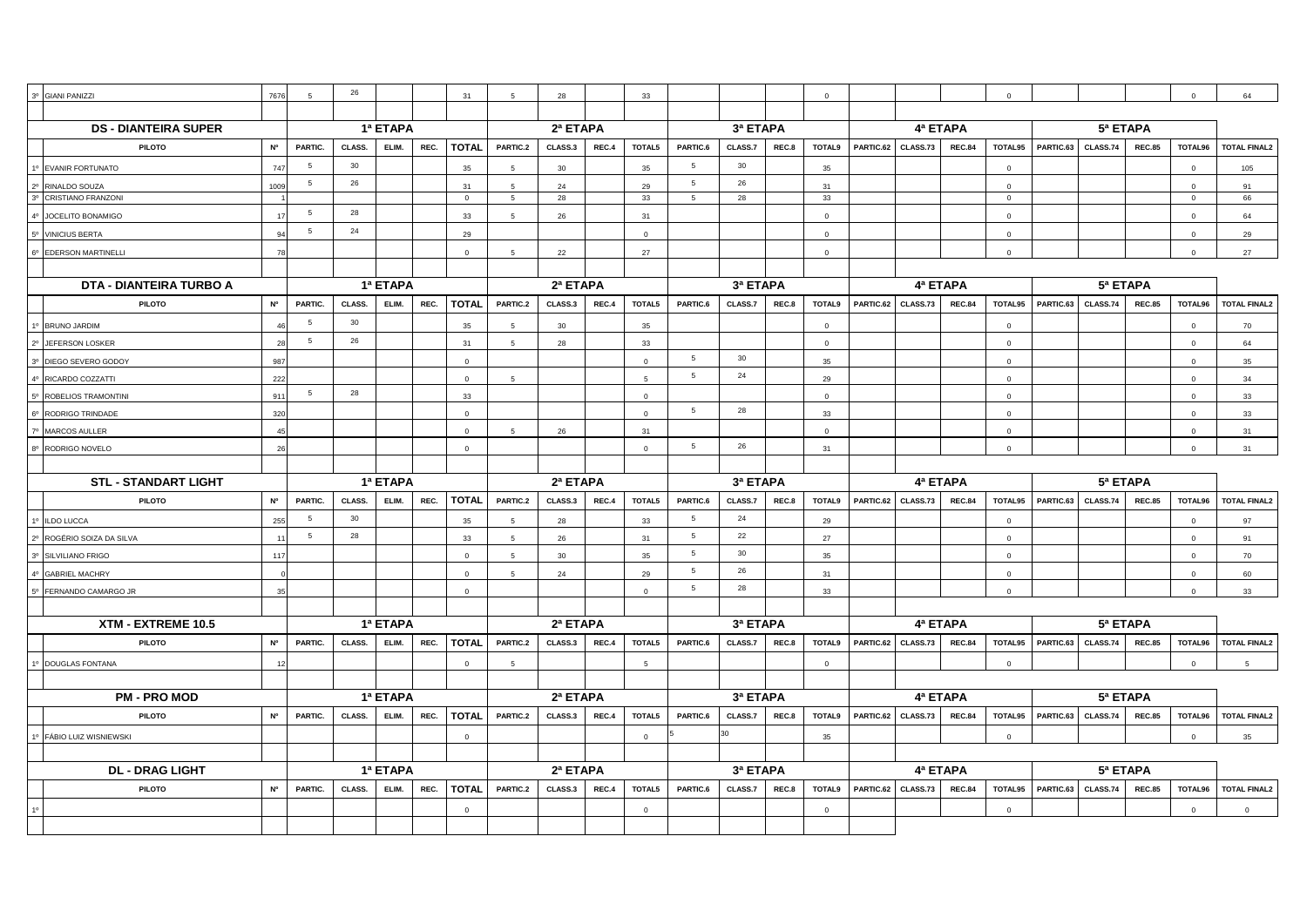|                                             | FLT - FORÇA LIVRE TRASEIRA        |                |         |        | 1ª ETAPA |      |                | 2ª ETAPA        |          |       |              |                 | 3ª ETAPA       |       |                | 4ª ETAPA  |          |               |                |           |          |               |                |                     |
|---------------------------------------------|-----------------------------------|----------------|---------|--------|----------|------|----------------|-----------------|----------|-------|--------------|-----------------|----------------|-------|----------------|-----------|----------|---------------|----------------|-----------|----------|---------------|----------------|---------------------|
|                                             | <b>PILOTO</b>                     | <b>N°</b>      | PARTIC. | CLASS. | ELIM.    | REC. | <b>TOTAL</b>   | PARTIC.2        | CLASS.3  | REC.4 | TOTAL5       | PARTIC.6        | CLASS.7        | REC.8 | TOTAL9         | PARTIC.62 | CLASS.73 | <b>REC.84</b> | TOTAL95        | PARTIC.63 | CLASS.74 | <b>REC.85</b> | TOTAL96        | <b>TOTAL FINAL2</b> |
|                                             | 1º ELTON JOSÉ RIPE                |                | 5       | 30     |          |      | 35             | $5\overline{5}$ | 28       |       | 33           |                 |                |       | $\mathbf 0$    |           |          |               | $\Omega$       |           |          |               | $\overline{0}$ | 68                  |
|                                             | 2º LEANDRO FELTRIN                |                |         |        |          |      | $\Omega$       | 5               | 30       |       | 35           |                 |                |       | $\overline{0}$ |           |          |               | $\Omega$       |           |          |               | $\overline{0}$ | 35                  |
| 3 <sup>o</sup>                              | <b>FOPPA</b>                      | 58             | 5       | 28     |          |      | 33             |                 |          |       | $\Omega$     |                 |                |       | $\overline{0}$ |           |          |               | $\Omega$       |           |          |               | $\Omega$       | 33                  |
|                                             |                                   |                |         |        |          |      |                |                 |          |       |              |                 |                |       |                |           |          |               |                |           |          |               |                |                     |
|                                             | FLD - FORÇA LIVRE DIANTEIRA       |                |         |        | 1ª ETAPA |      |                |                 | 2ª ETAPA |       |              |                 | 3ª ETAPA       |       |                |           | 4ª ETAPA |               |                |           | 5ª ETAPA |               |                |                     |
|                                             | <b>PILOTO</b>                     | <b>Nº</b>      | PARTIC. | CLASS. | ELIM.    | REC. | <b>TOTAL</b>   | PARTIC.2        | CLASS.3  | REC.4 | TOTAL5       | PARTIC.6        | CLASS.7        | REC.8 | <b>TOTAL9</b>  | PARTIC.62 | CLASS.73 | <b>REC.84</b> | TOTAL95        | PARTIC.63 | CLASS.74 | <b>REC.85</b> | TOTAL96        | <b>TOTAL FINAL2</b> |
|                                             | 1º ELIZALDO PAIZ                  |                | 5       | 28     |          |      | 33             | $5\overline{5}$ | 30       |       | 35           |                 |                |       | $\mathbf 0$    |           |          |               | $\overline{0}$ |           |          |               | $\mathbf 0$    | 68                  |
| 20 <sup>°</sup>                             | <b>BRUNO GONÇALVES</b>            |                | 5       | $30\,$ |          |      | 35             |                 |          |       | $\mathbf{0}$ |                 |                |       | $\Omega$       |           |          |               | $\Omega$       |           |          |               | $\overline{0}$ | 35                  |
| 3 <sup>o</sup>                              | DIEGO SEVERO GODOY                | 987            |         |        |          |      | $\Omega$       |                 |          |       | $\Omega$     | 5               | 30             |       | 35             |           |          |               | $\Omega$       |           |          |               | $\Omega$       | 35                  |
| 4 <sup>0</sup>                              | MARCOS AULLER                     | 45             |         |        |          |      | $\overline{0}$ | $5\overline{5}$ | 28       |       | 33           |                 |                |       | $\mathbf{0}$   |           |          |               | $\circ$        |           |          |               | $\overline{0}$ | 33                  |
|                                             | 5º RAFAEL BERTAGNOLLI             | 55             | 5       | 26     |          |      | 31             |                 |          |       | $\circ$      |                 |                |       | $\mathbf{0}$   |           |          |               | $\Omega$       |           |          |               | $\Omega$       | 31                  |
|                                             |                                   |                |         |        |          |      |                |                 |          |       |              |                 |                |       |                |           |          |               |                |           |          |               |                |                     |
|                                             | <b>DST-DIANTEIRA STREET TURBO</b> |                |         |        | 1ª ETAPA |      |                |                 | 2ª ETAPA |       |              |                 | 3ª ETAPA       |       |                |           | 4ª ETAPA |               |                |           | 5ª ETAPA |               |                |                     |
|                                             | <b>PILOTO</b>                     | <b>Nº</b>      | PARTIC. | CLASS. | ELIM.    | REC. | <b>TOTAL</b>   | PARTIC.2        | CLASS.3  | REC.4 | TOTAL5       | PARTIC.6        | CLASS.7        | REC.8 | TOTAL9         | PARTIC.62 | CLASS.73 | <b>REC.84</b> | TOTAL95        | PARTIC.63 | CLASS.74 | <b>REC.85</b> | TOTAL96        | <b>TOTAL FINAL2</b> |
|                                             | 1º EDUARDO ALVES                  |                | 5       | 28     |          |      | 33             | -5              | 28       |       | 33           | 5               | 28             |       | 33             |           |          |               | $\Omega$       |           |          |               | $\Omega$       | 99                  |
|                                             | 2º GERSON RIZZI                   |                | 5       | 20     |          |      | 25             | $5\overline{5}$ | 26       |       | 31           | $5\overline{5}$ | 26             |       | 31             |           |          |               | $\mathbf{0}$   |           |          |               | $\mathbf 0$    | 87                  |
| 3 <sup>o</sup>                              | <b>CRISTIAN SESSI</b>             |                |         |        |          |      | $\mathbf 0$    | 5               | 30       | 5     | 40           |                 |                |       | $\mathbf{0}$   |           |          |               | $\Omega$       |           |          |               | $\mathbf 0$    | 40                  |
|                                             | FÁBIO CASAGRANDA                  | 25             | 5       | 30     |          |      | 35             |                 |          |       | $\circ$      |                 |                |       | $\mathbf 0$    |           |          |               | $\Omega$       |           |          |               | $\mathbf 0$    | 35                  |
|                                             | ODIL NAZARI JUNIOR                |                |         |        |          |      | $\circ$        |                 |          |       | $\mathbf{0}$ | -5              | 30             |       | 35             |           |          |               | $\Omega$       |           |          |               | $\overline{0}$ | 35                  |
|                                             | BRENO BOHNS NETO                  | 444            | 5       | 26     |          |      | 31             |                 |          |       | $\Omega$     |                 |                |       | $\Omega$       |           |          |               | $\Omega$       |           |          |               | $\overline{0}$ | 31                  |
|                                             | 7º TIAGO BORTOLAN                 | 18             | 5       | 24     |          |      | 29             |                 |          |       | $\Omega$     |                 |                |       | $\overline{0}$ |           |          |               | $\Omega$       |           |          |               | $\overline{0}$ | 29                  |
| $8^{\circ}$                                 | <b>JULIO SACHET</b>               | 39             | 5       | 22     |          |      | 27             |                 |          |       | $\circ$      |                 |                |       | $\circ$        |           |          |               | $\Omega$       |           |          |               | $\overline{0}$ | 27                  |
| qo.                                         | FÁBIO RODRIGO MARTINS             | 14             |         |        |          |      | $\mathbf 0$    | 5               |          |       | 5            |                 |                |       | $\mathbf 0$    |           |          |               | $\Omega$       |           |          |               | $\mathbf 0$    | 5                   |
|                                             |                                   |                |         |        |          |      |                |                 |          |       |              |                 |                |       |                |           |          |               |                |           |          |               |                |                     |
|                                             | <b>TTB - TURBO TRASEIRA B</b>     |                |         |        | 1ª ETAPA |      |                |                 | 2ª ETAPA |       |              |                 | 3ª ETAPA       |       |                |           | 4ª ETAPA |               |                |           |          |               |                |                     |
|                                             | <b>PILOTO</b>                     | N <sup>o</sup> | PARTIC. | CLASS. | ELIM.    | REC. | <b>TOTAL</b>   | PARTIC.2        | CLASS.3  | REC.4 | TOTAL5       | PARTIC.6        | CLASS.7        | REC.8 | <b>TOTAL9</b>  | PARTIC.62 | CLASS.73 | <b>REC.84</b> | TOTAL95        | PARTIC.63 | CLASS.74 | <b>REC.85</b> | TOTAL96        | <b>TOTAL FINAL2</b> |
|                                             | 1º GABRIEL LOVATO                 | 757            | -5      | 30     |          |      | 35             |                 |          |       | $\circ$      |                 |                |       | $\mathbf{0}$   |           |          |               | $\Omega$       |           |          |               | $\overline{0}$ | 35                  |
| $2^{\circ}$                                 | LEANDRO FELTRIN                   | 77             |         |        |          |      | $\mathbf 0$    | $5\overline{5}$ | 30       |       | 35           |                 |                |       | $\mathbf{0}$   |           |          |               | $\Omega$       |           |          |               | $\overline{0}$ | 35                  |
| 30 <sub>1</sub>                             | RODRIGO MAZUCO                    | 511            |         |        |          |      | $\overline{0}$ |                 |          |       | $\circ$      | $5\overline{5}$ | 30             |       | 35             |           |          |               | $\Omega$       |           |          |               | $\overline{0}$ | 35                  |
|                                             | 4º ARIEL LUIS SCHALLENBERGER      | 944            |         |        |          |      | $\Omega$       |                 |          |       | $\Omega$     | 5               | 28             |       | 33             |           |          |               |                |           |          |               | $\Omega$       | 33                  |
|                                             | 5º RUAN RIPE                      | 51             |         |        |          |      | $\overline{0}$ | 5               |          |       | 5            |                 |                |       | $\mathbf{0}$   |           |          |               | $\mathbf{0}$   |           |          |               | $\overline{0}$ | 5                   |
|                                             |                                   |                |         |        |          |      |                |                 |          |       |              |                 |                |       |                |           |          |               |                |           |          |               |                |                     |
| DTA L - DIANTEIRA TURBO A LIGHT<br>1ª ETAPA |                                   |                |         |        |          |      |                |                 | 2ª ETAPA |       |              |                 | 3ª ETAPA       |       |                |           | 4ª ETAPA |               |                |           |          |               |                |                     |
|                                             | <b>PILOTO</b>                     | <b>N°</b>      | PARTIC. | CLASS. | ELIM.    | REC. | <b>TOTAL</b>   | PARTIC.2        | CLASS.3  | REC.4 | TOTAL5       | PARTIC.6        | <b>CLASS.7</b> | REC.8 | <b>TOTAL9</b>  | PARTIC.62 | CLASS.73 | <b>REC.84</b> | TOTAL95        | PARTIC.63 | CLASS.74 | <b>REC.85</b> | TOTAL96        | <b>TOTAL FINAL2</b> |
|                                             | 1º BRUNO JARDIM                   |                | 5       | $30\,$ |          |      | 35             | $5\overline{5}$ | 30       |       | 35           |                 |                |       | $\mathbf{0}$   |           |          |               | $\mathbf 0$    |           |          |               | $\overline{0}$ | 70                  |
|                                             | 2º JEFERSON LOSKER                |                | 5       | 26     |          |      | 31             |                 | 28       |       | 33           |                 |                |       | $\mathbf 0$    |           |          |               |                |           |          |               | $\mathbf 0$    | 64                  |
|                                             | 3º RICARDO COZZATTI               | 222            |         |        |          |      | $\mathbf 0$    | 5               | 26       |       | 31           | 5               | 28             |       | 33             |           |          |               | $\mathbf 0$    |           |          |               | $\mathbf 0$    | 64                  |
|                                             | 4º FRANCISCO SANCHES              | 950            |         |        |          |      | $\overline{0}$ |                 |          |       | $\mathbf{0}$ | 5               | 30             |       | 35             |           |          |               | $\Omega$       |           |          |               | $\Omega$       | 35                  |
|                                             | 5º ROBELIOS TRAMONTINI            | 911            | 5       | 28     |          |      | 33             |                 |          |       | $\mathbf{0}$ |                 |                |       | $\mathbf{0}$   |           |          |               | $\Omega$       |           |          |               | $\Omega$       | 33                  |